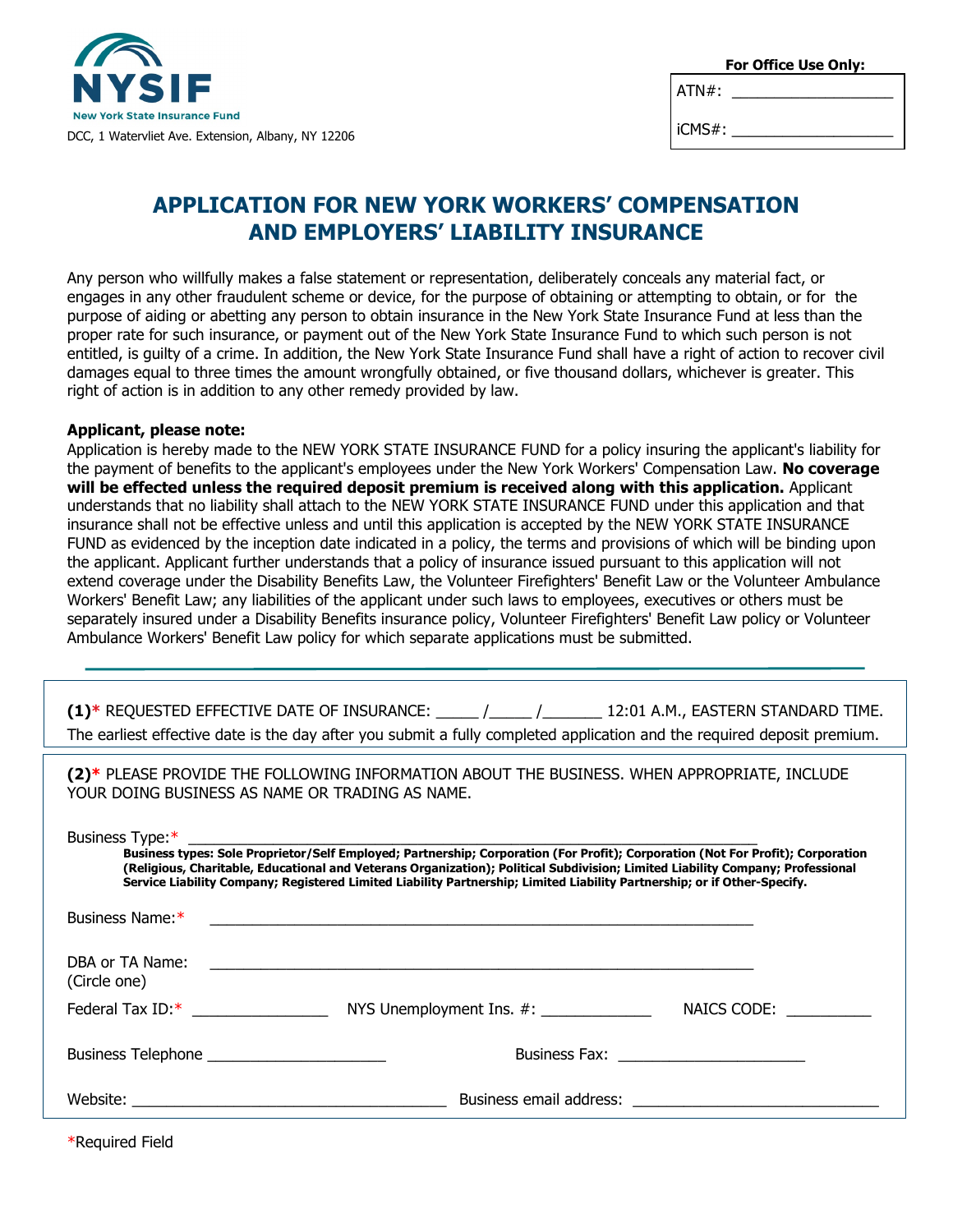| (2a)* IS THIS A NEWLY FORMED BUSINESS? ________ YES _________ NO                                                                                                                                                                                                                                           |                                     |
|------------------------------------------------------------------------------------------------------------------------------------------------------------------------------------------------------------------------------------------------------------------------------------------------------------|-------------------------------------|
| (2b) IF YOU ARE A CORPORATION, IN WHAT STATE ARE YOU INCORPORATED? DATE OF INCORPORATION?                                                                                                                                                                                                                  |                                     |
| State: __________                                                                                                                                                                                                                                                                                          |                                     |
|                                                                                                                                                                                                                                                                                                            |                                     |
| (3)* PLEASE PROVIDE INFORMATION ON THE SOLE PROPRIETOR, ALL EXECUTIVE OFFICERS, PARTNERS, ELECTED<br>OR APPOINTED OFFICIALS, OR MEMBERS OF GOVERNING BOARDS, IF APPLICABLE. LIST ALL SUCH PERSONS,<br>REGARDLESS OF WHETHER THEY WILL BE COVERED. (Attach a separate sheet if additional space is needed.) |                                     |
|                                                                                                                                                                                                                                                                                                            |                                     |
| Title: $*$<br>Member, Chairperson, Owner, Partner, Other-Specify)                                                                                                                                                                                                                                          |                                     |
| Annual Salary:* \$________________________% % 0wnership/% of Partnership: _____________ #of Shares Owned: ___________                                                                                                                                                                                      |                                     |
|                                                                                                                                                                                                                                                                                                            |                                     |
|                                                                                                                                                                                                                                                                                                            |                                     |
|                                                                                                                                                                                                                                                                                                            |                                     |
| (3a)* COVER THIS INDIVIDUAL? ____________ YES ____________ NO                                                                                                                                                                                                                                              |                                     |
|                                                                                                                                                                                                                                                                                                            |                                     |
| (President, Vice-President, Secretary, Treasurer,<br>Member, Chairmann Contractor Chairmann Contractor Chairmann Chairmann Chairmann Chairmann Chairmann Chairmann<br>Title: $*$<br>Member, Chairperson, Owner, Partner, Other-Specify)                                                                    |                                     |
| Annual Salary:* \$ ______________________ %of Ownership/%of Partnership: ___________ #of Shares Owned: _________                                                                                                                                                                                           |                                     |
|                                                                                                                                                                                                                                                                                                            |                                     |
|                                                                                                                                                                                                                                                                                                            |                                     |
|                                                                                                                                                                                                                                                                                                            | State: Zip Code:                    |
|                                                                                                                                                                                                                                                                                                            |                                     |
|                                                                                                                                                                                                                                                                                                            |                                     |
|                                                                                                                                                                                                                                                                                                            |                                     |
|                                                                                                                                                                                                                                                                                                            |                                     |
| Title: * Title: * Title: * Tresident, Vice-President, Secretary, Treasurer,<br>Member, Chairperson, Owner, Partner, Other-Specify)                                                                                                                                                                         |                                     |
| Annual Salary:* \$ ______________________ %of Ownership/%of Partnership: ___________ #of Shares Owned: _________                                                                                                                                                                                           |                                     |
|                                                                                                                                                                                                                                                                                                            |                                     |
|                                                                                                                                                                                                                                                                                                            | State: _______ Zip Code: __________ |
|                                                                                                                                                                                                                                                                                                            |                                     |

ź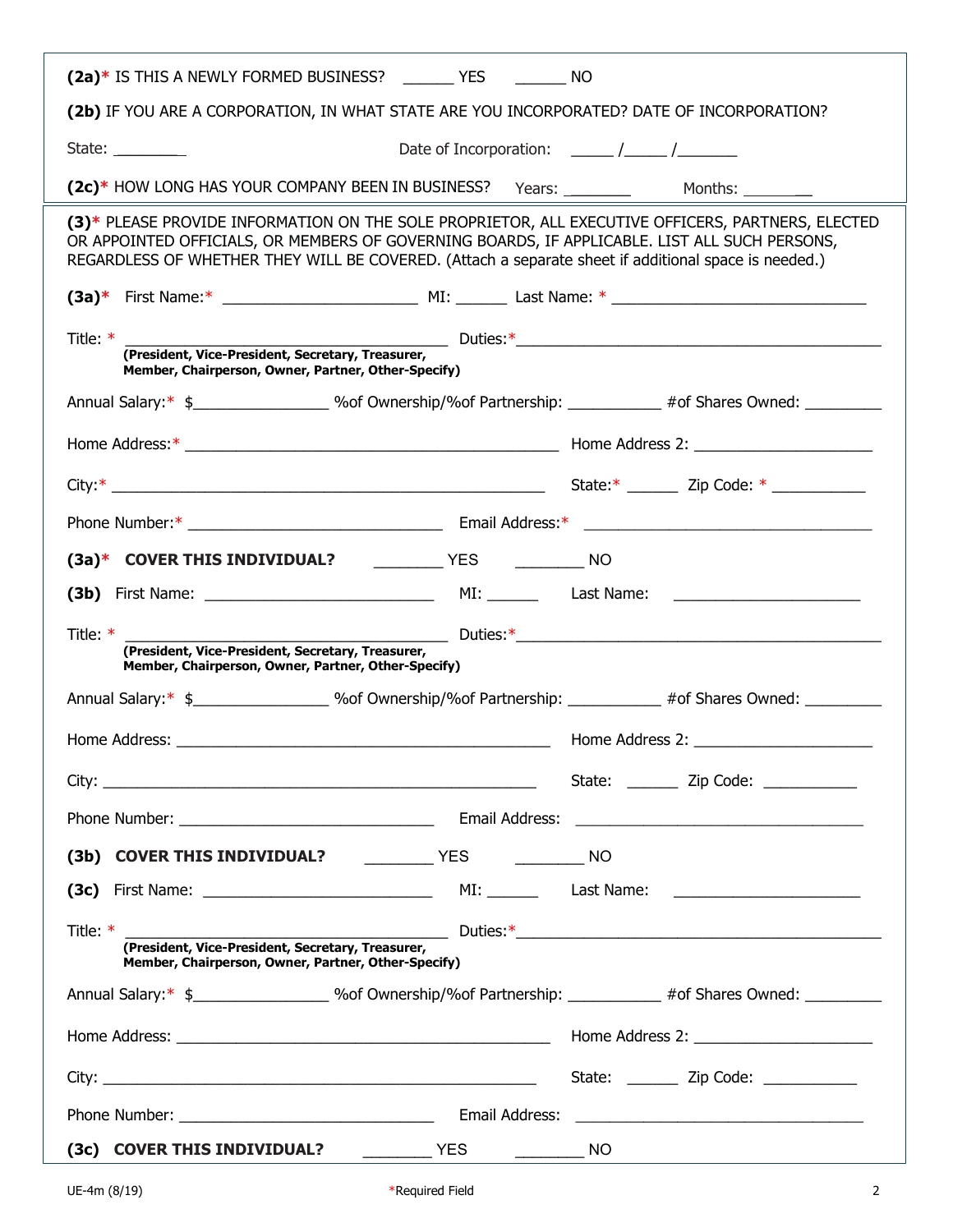## **(4)\*** PLEASE PROVIDE THE MAILING ADDRESS OF THE EMPLOYER:

For the purpose of serving notice of cancellation in accordance with section 54(5) of the New York Workers' Compensation Law, the insured(s) agree(s)that service of notice upon the person or entity designated at the address specified is service of notice upon all insureds insured under one insurance policy. All bills, correspondence and other mailed material also will be sent to that person or entity at that address. If an employer identifies a mailing address that is different from the work location address, NYSIF will deem the mailing address the "last known place of business" for cancellation notice purposes.

| Address:*                                                                                                           | Address 2: |      |
|---------------------------------------------------------------------------------------------------------------------|------------|------|
| City $*$                                                                                                            | State *    | Zip: |
| <u>is the case of secondary as diagonal and the associated and the angle and as a second adjoint of association</u> |            |      |

**(4a)\*** LIST ALL BUSINESS OR WORK LOCATIONS OF THE EMPLOYER TO BE COVERED IN NEW YORK STATE INCLUDING MAIN LOCATION: (P.O. BOX IS NOT ACCEPTABLE AS A LOCATION. ONLY NEW YORK STATE LOCATIONS CAN BE COVERED.) Attach a separate sheet if additional space is needed.

| <b>Street Name</b><br>(list main work location on the first line)                                                                                                                                                                                                                                                                                                                                                                   | <b>City</b>                                                                                                                                                         | <b>State</b> | <b>Zip Code</b> | # of<br><b>Employees</b> |
|-------------------------------------------------------------------------------------------------------------------------------------------------------------------------------------------------------------------------------------------------------------------------------------------------------------------------------------------------------------------------------------------------------------------------------------|---------------------------------------------------------------------------------------------------------------------------------------------------------------------|--------------|-----------------|--------------------------|
|                                                                                                                                                                                                                                                                                                                                                                                                                                     |                                                                                                                                                                     | <b>NY</b>    |                 |                          |
|                                                                                                                                                                                                                                                                                                                                                                                                                                     |                                                                                                                                                                     | <b>NY</b>    |                 |                          |
|                                                                                                                                                                                                                                                                                                                                                                                                                                     |                                                                                                                                                                     | <b>NY</b>    |                 |                          |
|                                                                                                                                                                                                                                                                                                                                                                                                                                     |                                                                                                                                                                     | <b>NY</b>    |                 |                          |
| (5)* ARE THERE ADDITIONAL BUSINESSES (ENTITIES) TO BE COVERED? THE THERE THERE ADDITIONAL BUSINESSES (ENTITIES) TO BE COVERED?                                                                                                                                                                                                                                                                                                      |                                                                                                                                                                     |              |                 |                          |
| Business Type:*<br>Business types: Sole Proprietor/Self Employed; Partnership; Corporation (For Profit); Corporation (Not For Profit); Corporation<br>(Religious, Charitable, Educational and Veterans Organization); Political Subdivision; Limited Liability Company; Professional<br>Service Liability Company; Registered Limited Liability Partnership; Limited Liability Partnership; or if Other-Specify.<br>Business Name:* | <u> 1989 - Johann Stoff, amerikansk politiker (d. 1989)</u>                                                                                                         |              |                 |                          |
| DBA or TA Name:<br>(Circle one)                                                                                                                                                                                                                                                                                                                                                                                                     | <u> Alexandria de la contrada de la contrada de la contrada de la contrada de la contrada de la contrada de la c</u>                                                |              |                 |                          |
| Federal Tax ID:* Note and MYS Unemployment Ins. #: NAICS CODE:                                                                                                                                                                                                                                                                                                                                                                      |                                                                                                                                                                     |              |                 |                          |
| Business Telephone _____________________________                                                                                                                                                                                                                                                                                                                                                                                    |                                                                                                                                                                     |              |                 |                          |
|                                                                                                                                                                                                                                                                                                                                                                                                                                     |                                                                                                                                                                     |              |                 |                          |
|                                                                                                                                                                                                                                                                                                                                                                                                                                     | For each additional employer listed, required forms establishing all such employers meet the<br>requirements to be written under a single policy must be submitted. |              |                 |                          |
| (5a) LIST ALL BUSINESS OR WORK LOCATIONS OF THE ADDITIONAL ENTITIES (IF ANY)<br>(P.O. Box is not acceptable as a location. Only NYS locations can be covered. Attach a separate sheet if additional space is needed.)                                                                                                                                                                                                               |                                                                                                                                                                     |              |                 |                          |

| <b>Street Name</b><br>(list main work location on the first line) | City | <b>State</b> | Zip Code | # of<br>Employees |
|-------------------------------------------------------------------|------|--------------|----------|-------------------|
|                                                                   |      | <b>NY</b>    |          |                   |
|                                                                   |      | <b>NY</b>    |          |                   |
|                                                                   |      | <b>NY</b>    |          |                   |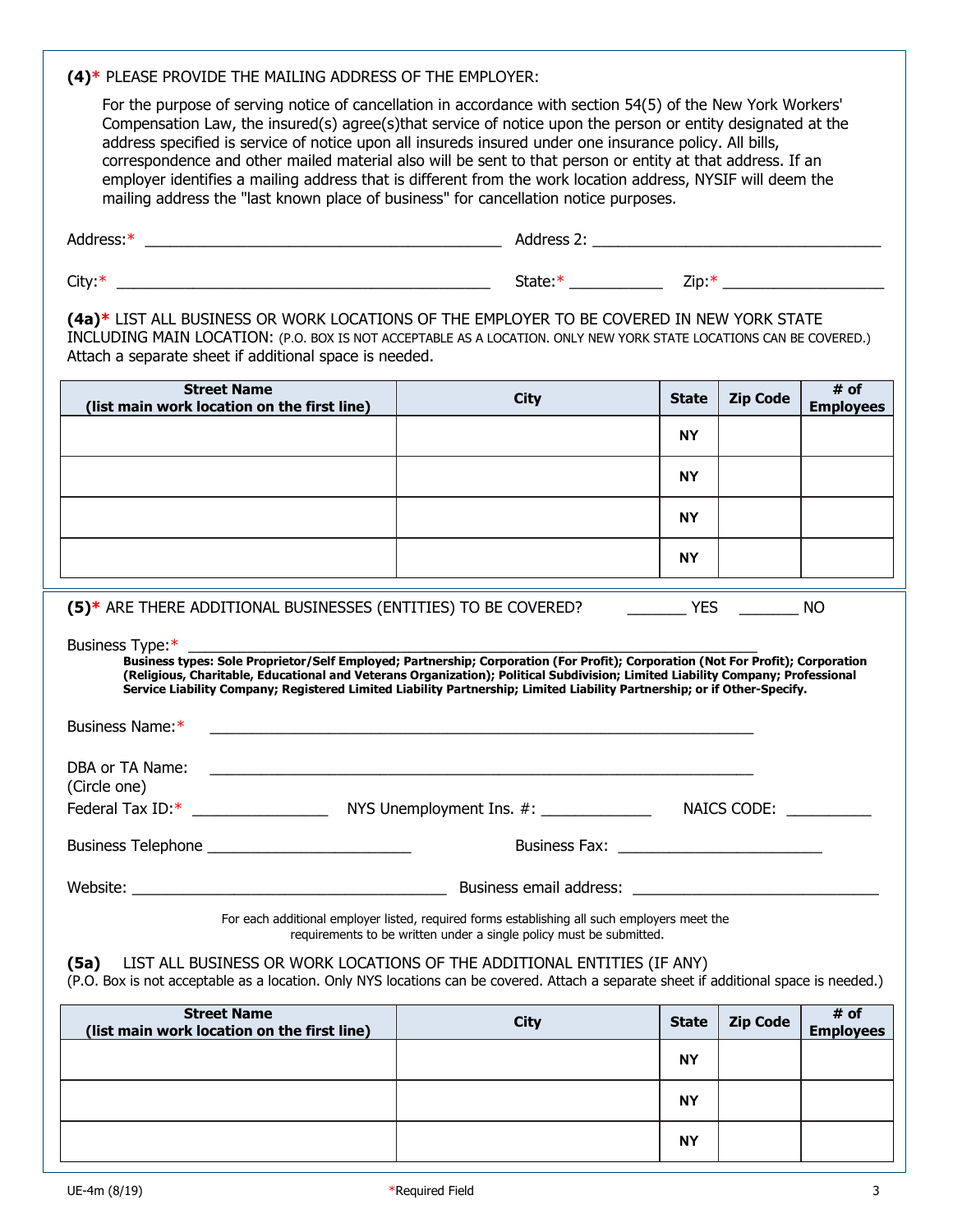# **(6)\*** HAVE ANY OF THE PARTIES IDENTIFIED IN QUESTIONS 2, 3 AND/OR 5 EVER BEEN INSURED BY THE NEW YORK STATE INSURANCE FUND? THE YES THE NO

Answer yes to include if any person or entity which owns, controls or has a majority interest in any employer identified in questions 2, 3 and/or 5, also owned, controlled or was an officer of another employer that was previously insured with NYSIF.

If any current relationship exists, NYSIF is not required to issue a policy until all unpaid billed premium on the prior policy is paid.

If the employer had a prior NYSIF policy that was cancelled or is otherwise no longer in effect, NYSIF is not permitted to issue another policy while any billed premium on that prior policy remains uncollected.

### IF YES, PLEASE LIST ALL PREVIOUS NYSIF POLICY NUMBERS:

| <b>Previous NYSIF Policy Number(s)</b> | <b>Period(s) of Coverage</b> |
|----------------------------------------|------------------------------|
|                                        |                              |
|                                        |                              |

**(7)\*** HAS THE EMPLOYER OR INDIVIDUAL(S) LISTED IN QUESTIONS 2, 3 AND/OR 5 BEEN INSURED FOR

WORKERS' COMPENSATION BY A CARRIER OTHER THAN NYSIF? THAN YES THE STATE ROOM AND THE STATE RESIDENCE.

IF YES, PLEASE PROVIDE THE EMPLOYER'S WORKERS' COMPENSATION EXPERIENCE FOR THE LATEST 5 YEARS.

### These amounts can be found on your loss runs from your current workers' compensation carrier. **A copy of loss runs and audit bills from prior insurers will be required.**

| Year | <b>Insurance Carrier</b> | Policy # | <b>Annual</b><br><b>Premium</b> | <b>Number of</b><br><b>Claims</b> | <b>Total Incurred</b><br><b>Claims Cost</b> | <b>Amount Paid</b> |
|------|--------------------------|----------|---------------------------------|-----------------------------------|---------------------------------------------|--------------------|
|      |                          |          |                                 |                                   |                                             |                    |
|      |                          |          |                                 |                                   |                                             |                    |
|      |                          |          |                                 |                                   |                                             |                    |
|      |                          |          |                                 |                                   |                                             |                    |
|      |                          |          |                                 |                                   |                                             |                    |

**(7a)** IF KNOWN, PLEASE ENTER EMPLOYER'S NYCIRB NUMBER, NCCI NUMBER, LATEST EXPERIENCE MODIFICATION FACTOR AND THE EFFECTIVE RATING DATE:

NYCIRB #:  $N$  NCCI #:  $\qquad \qquad$  Exp. Mod Factor:  $\qquad \qquad$  Effective Rating Date:

**(8)\*** PLEASE DESCRIBE YOUR BUSINESS OPERATIONS INCLUDING THE PRODUCTS OR SERVICES SOLD:

If the employer is a manufacturer, include the raw materials, process, products and equipment used or produced. If the employer is a contractor or engaged in construction, describe the type of work performed including the work performed by sub-contractors. If engaged in merchandise, wholesale or retail trade, describe the merchandise sold, types of customers and deliveries. If engaged in a service business, describe the type of service performed and location(s) of such service. If engaged in farming, include acreage, types and numbers of animals, machinery used and sub-contracts. Attach additional sheets as needed.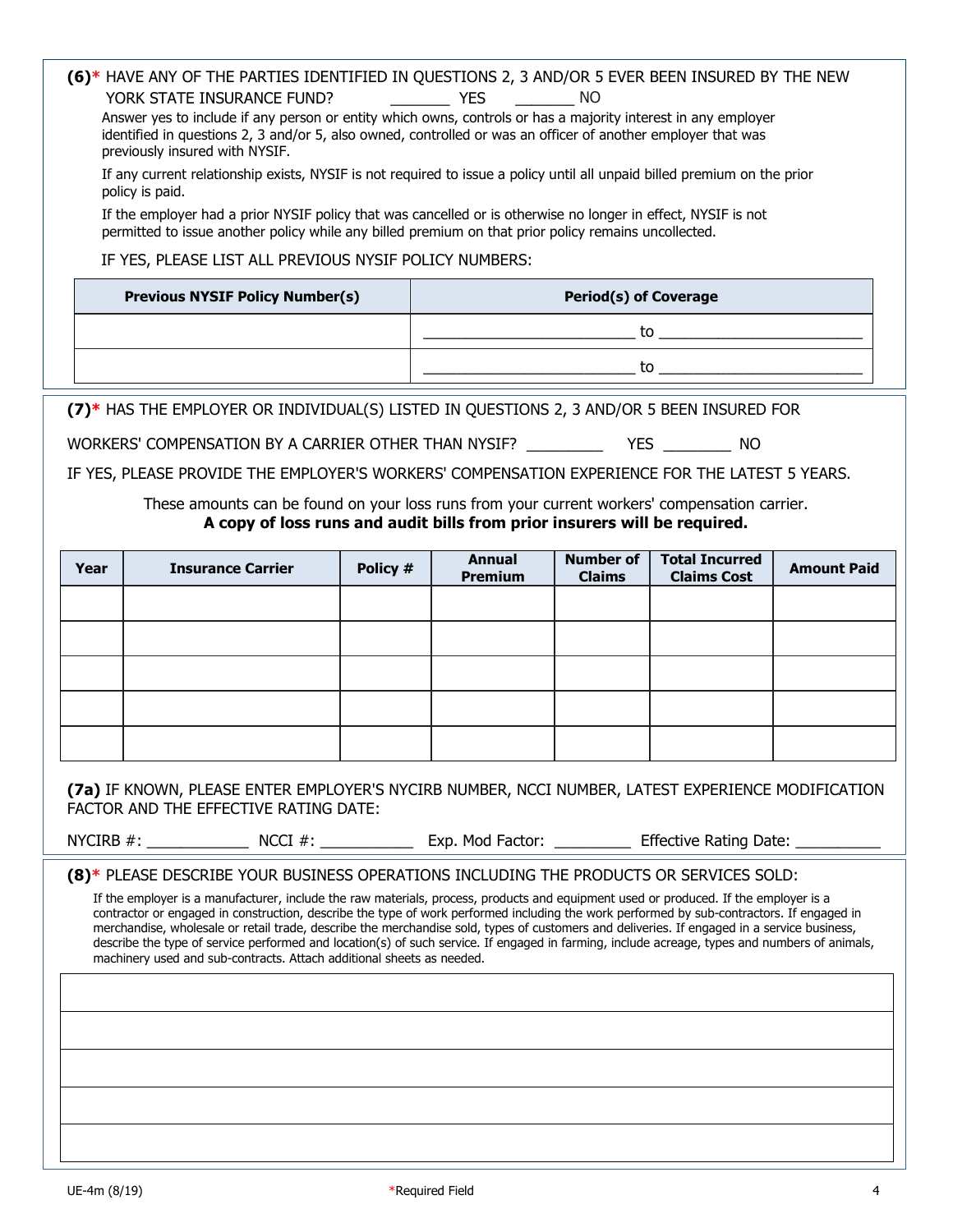**(9)\*** PLEASE LIST YOUR ESTIMATED ANNUAL PAYROLL BY THE TYPE OF WORK AND DUTIES FOR ALL YOUR EMPLOYEES. IF THE OFFICIAL(S) HAS ELECTED TO BE EXCLUDED FROM COVERAGE, DO NOT INCLUDE THEIR ANNUAL PAYROLL. Attach additional sheets as needed.

| <b>Type of Work</b>                                     | <b>Duties</b> | <b>Number of</b><br><b>Employees</b> | <b>Annual</b><br><b>Payroll</b> |
|---------------------------------------------------------|---------------|--------------------------------------|---------------------------------|
| <b>Clerical Office Employees</b>                        |               |                                      |                                 |
| Salespersons / Collectors /<br>Messengers               |               |                                      |                                 |
| Executive Officers/Partners/<br>Members / Self-Employed |               |                                      |                                 |
| Other: Describe                                         |               |                                      |                                 |
| Other: Describe                                         |               |                                      |                                 |
| Other: Describe                                         |               |                                      |                                 |

When required, payroll verification should accompany this application. Acceptable verification consists of one of the following:

- Copies of Federal Tax Form 941 for the last four quarters
- Copies of New York State Tax Form NYS-45-MN for the last 4 quarters

**(9a)\*** IF YOU HIRE OR LEASE AN EMPLOYEE WHO IS NOT COVERED BY A VALID WORKERS' COMPENSATION POLICY, YOU WILL BE LIABLE FOR THEIR COVERAGE. PLEASE LET US KNOW IF THERE ARE ANY SUCH WORKERS, REGARDLESS OF THEIR COVERAGE.

| ARE SUB-CONTRACTORS, INDEPENDENT CONTRACTORS OR 1099 EMPLOYEES USED? |  |  |  |  | <b>YES</b> | NO. |
|----------------------------------------------------------------------|--|--|--|--|------------|-----|
|----------------------------------------------------------------------|--|--|--|--|------------|-----|

DO YOU LEASE EMPLOYEES TO OR FROM OTHER EMPLOYERS? \_\_\_\_\_\_\_ YES \_\_\_\_\_\_\_ NO

| $(10)^*$ DO YOU HAVE A REPRESENTATIVE?<br><b>YES</b>     | NO. |
|----------------------------------------------------------|-----|
| IF YES, PLEASE ENTER INFORMATION ON YOUR REPRESENTATIVE: |     |

|                                                                                                                 | Group Number: ________________    |
|-----------------------------------------------------------------------------------------------------------------|-----------------------------------|
|                                                                                                                 |                                   |
| State: and the state of the state of the state of the state of the state of the state of the state of the state | Zip: ____________________________ |
|                                                                                                                 |                                   |